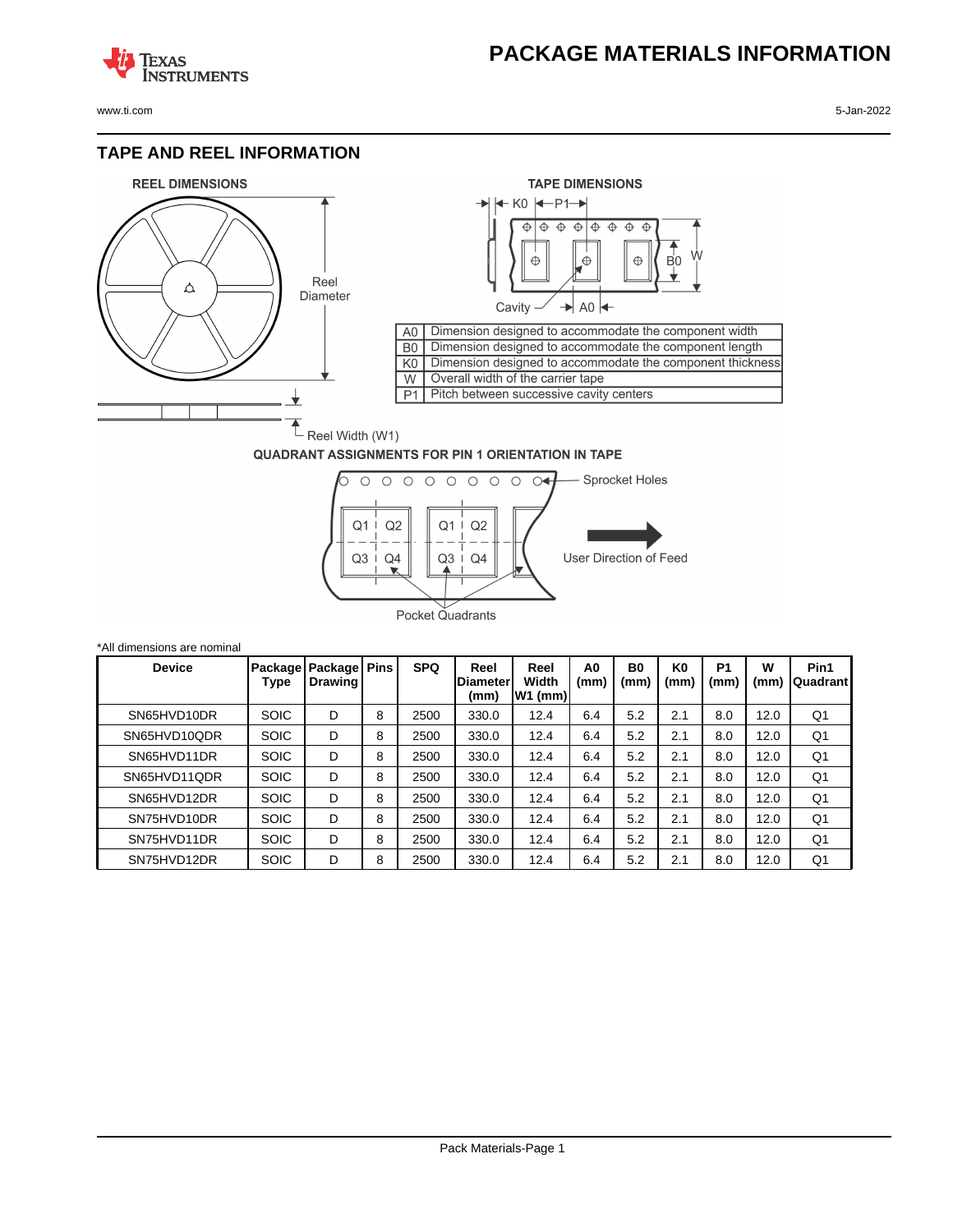

www.ti.com 5-Jan-2022

# **PACKAGE MATERIALS INFORMATION**



| <b>Device</b> | Package Type | <b>Package Drawing</b> | <b>Pins</b> | <b>SPQ</b> | Length (mm) | Width (mm) | Height (mm) |
|---------------|--------------|------------------------|-------------|------------|-------------|------------|-------------|
| SN65HVD10DR   | <b>SOIC</b>  | D                      | 8           | 2500       | 340.5       | 336.1      | 25.0        |
| SN65HVD10QDR  | <b>SOIC</b>  | D                      | 8           | 2500       | 340.5       | 336.1      | 25.0        |
| SN65HVD11DR   | <b>SOIC</b>  | D                      | 8           | 2500       | 340.5       | 336.1      | 25.0        |
| SN65HVD11QDR  | <b>SOIC</b>  | D                      | 8           | 2500       | 340.5       | 336.1      | 25.0        |
| SN65HVD12DR   | <b>SOIC</b>  | D                      | 8           | 2500       | 340.5       | 336.1      | 25.0        |
| SN75HVD10DR   | <b>SOIC</b>  | D                      | 8           | 2500       | 340.5       | 336.1      | 25.0        |
| SN75HVD11DR   | <b>SOIC</b>  | D                      | 8           | 2500       | 340.5       | 336.1      | 25.0        |
| SN75HVD12DR   | <b>SOIC</b>  | D                      | 8           | 2500       | 340.5       | 336.1      | 25.0        |